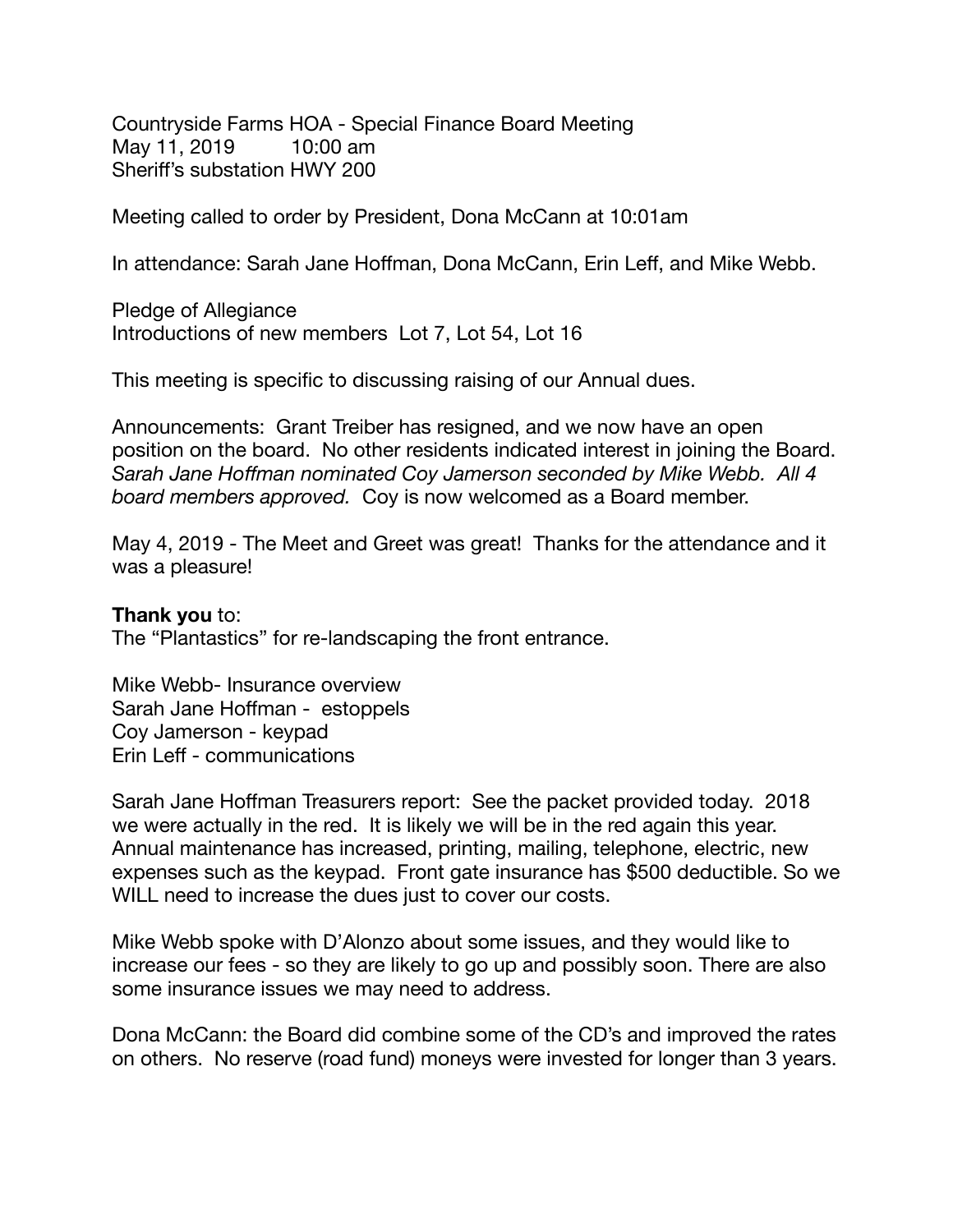At the last meeting we reviewed the engineers report of the road assessment. It was also emailed to residents. We discovered that our road reserve will not cover the costs that will be needed to repair and maintain our roads.

Approximate costs to do this road work will be between \$530-650K or more. Dona McCann suggests: 2020 increase to \$1000 2021 to \$1100 2022 to \$1200 \*This does not include operating costs. \*Assessment would be done if no dues increase. Approx \$3000/lot

Erin Leff spoke about her financial analysis (see attached) \$1500/year which will fund the reserve fund, AND provide adequate operating costs. And would be \$125/month.

Todays meeting is for discussion, and we will vote at the next meeting.

We also need to think about not wiping out our road fund, and leaving us in this same or worse position in the future. The roads will require ongoing indefinite maintenance which we will have to perform to maintain our property and its value.

Questions about specifics of the road repairs were asked, but until we actually have bids for the work, and decide on a timeframe, we cannot fully answer these questions. (Exact type of repairs/exact costs/will this be done in sections/etc.)

Sarah Jane Hoffman asked would the County help with the road costs?

Howard Edwards suggested a Road Advisory committee John Keane willing to contribute, but no other residents indicated they would participate at this time.

Dona McCann will ask a friend with a paving company to review roads as well to get some input.

Polling of members regarding increasing dues: Raise dues: unanimously in favor! \$1000 - 5 \$1200 - 13  $$1500 - 3$ 

Sign up for Road Advisory committee